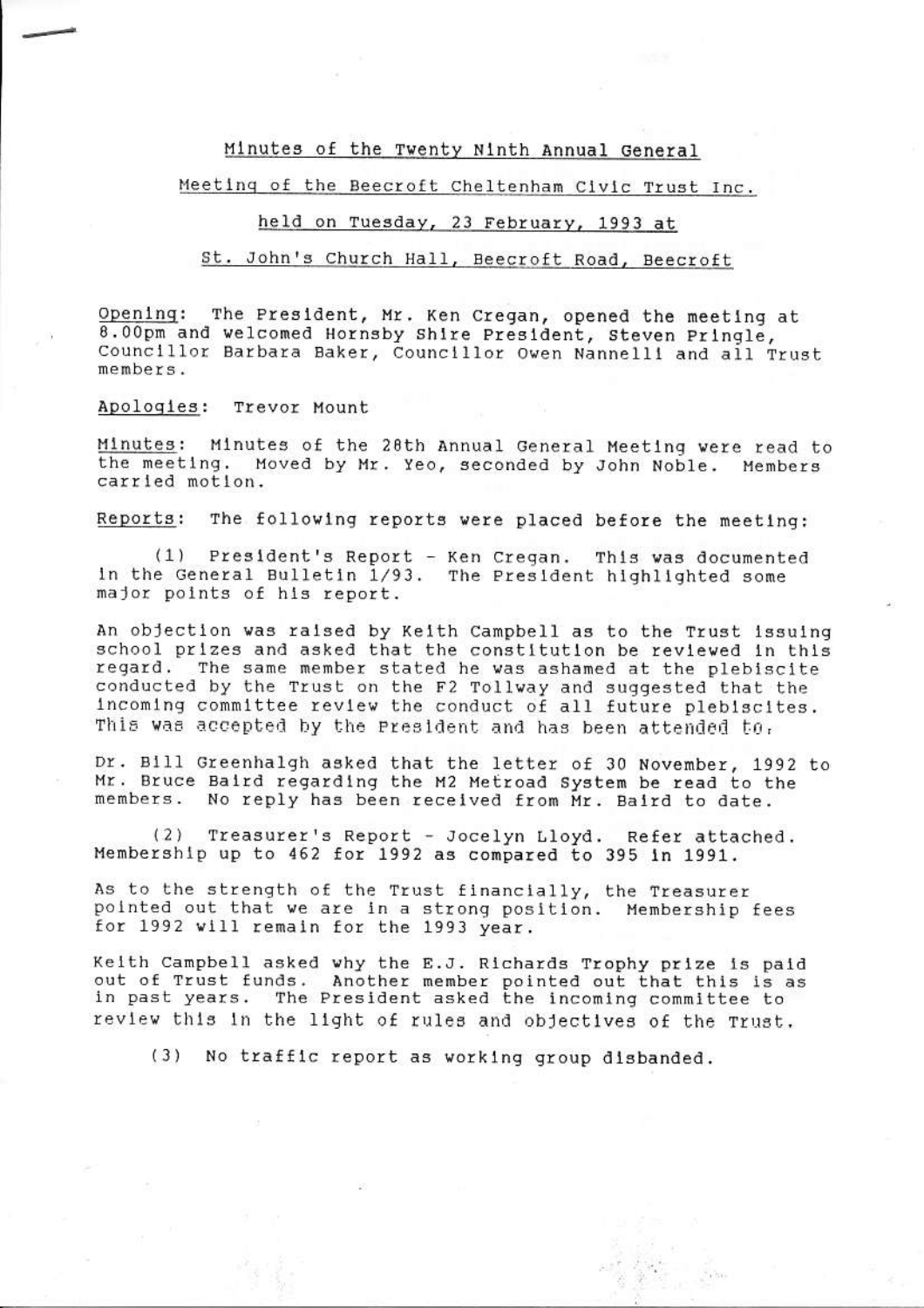(4) Housing Report - Bill Greenhalgh. Dr. Greenhalgh<br>referred to his report attached to the Agenda for the 29th AGM of the Trust and gave a brief summary of various points. Refer attached.

(5) Parks Report - Tony Lewis. No formal report. May 30 and August 29 will be the major walks.

Ross Walker was a member of the Parks working group and not mentioned in the General Bulletin. The President apologised for this omission.

Spencer Bough moved that the reports be adopted, seconded by Rod Howard and approved by the members.

# Addresses made by Hornsby Shire Councillors

The Shire President gave his thanks to the Trust for it's efforts in the past year. He discussed briefly:-

Recycling by the residents of Hornsby Shire has improved by 90% which is a vast improvement and a great cost saving to Councils.

The Heritage study is well underway and copies of the study to date are available at the Council chambers.

He asked for vigilance by residents on developments of any concern.

Spotlight walks are conducted by the Council.

Encouraged all members to have a look at the draft LEP and comment accordingly.

Planning Power for People's efforts are greatly appreciated by Council and particularly Barbara Baker's effort in getting it established and running.

36 - 36A Sutherland Road - are any council development officers negligent - pier construction vs slab construction - tree expert has inspected the site and passed on recommendations

An invitation to the Trust committee was issued to discuss the matter.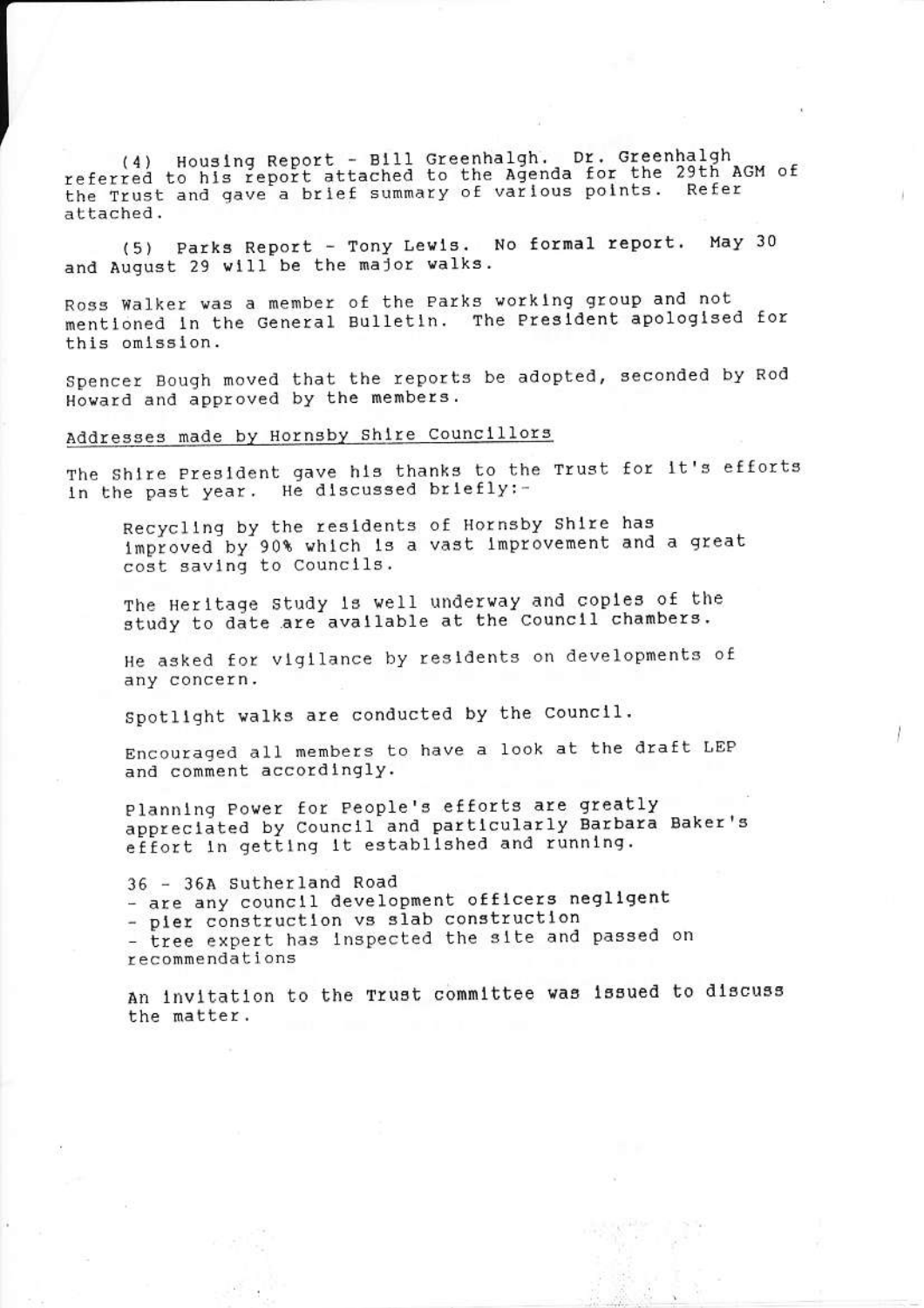Councillor Baker gave her personal thanks to the Beecroft<br>Cheltenham Civic Trust, to Bill Greenhalgh and Eric Adam (Planning Power for People) for their help and efforts in a number of housing matters.

Councillor Nannelli thanked the public for getting behind the Council's open forums.

Councillor Gallagher discussed briefly his push to have planning powers given back to the Council and thanked "C" riding councillors for their support in various matters..

Mr. Eric Adam gave a brief overview of Planning Power for people. Basically combining knowledge of Civic Trust and Progress Associations. Objectives: Inform Advise

Liaise Lobby

Eric Adam thanked Councillors for their support and excellent cooperation, particularly their integrity.

#### Recommendation

The following recommendation was moved by Bill Greenhalgh and seconded by Spencer Bough.

# Structured Delegation of Responsibilities by the Elected Committee

Overview

The Constitution does not provide for "sub-committees" to attend to specific tasks. Nevertheless, in this increasingly complex community, there are circumstances where tasks ought to be delegated to prescribed expert groups.

Over the years, the elected Committee has seen fit to delegate such work to an unspecified group of enthusiasts under the supervision of a "Convenor".<br>Groups covering "Parks", "History", "Traffic Strategy",<br>"Housing and Planning" and "Policy Review" have been<br>set up (and disbanded) as the need arose. In each<br>case, a memb as "Convenor", but the composition of the group was seldom questioned, not its work supervised.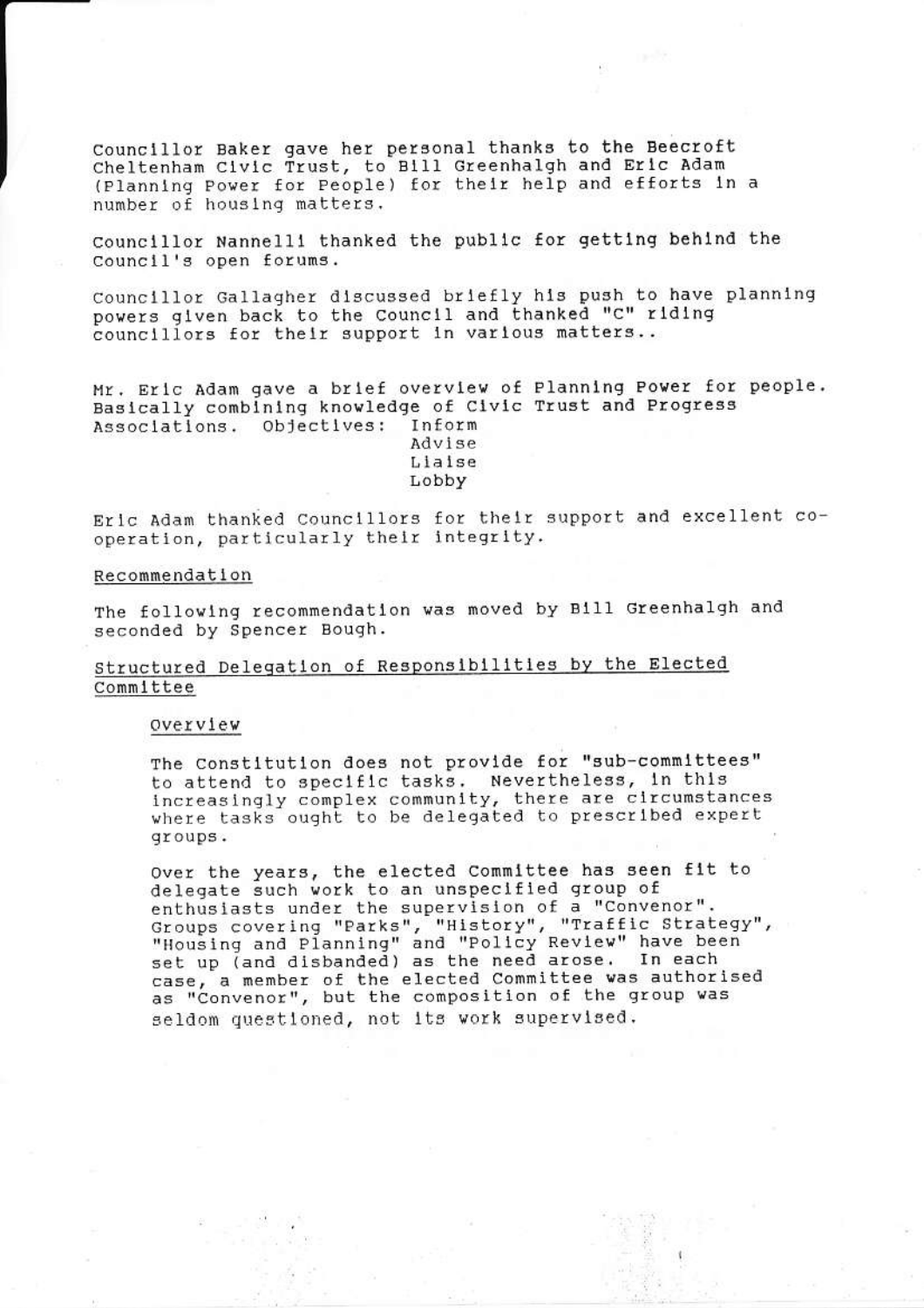In the course of their work, groups established links with kindred bodies; e.g. Parks Group with the Lane<br>Cove Valley Conservationists and the A.C.F.,

Traffic Strategies Group with Sydney Commuters Council and Action for Public Transport etc.,

the History Group with local branches of the Historical Society,

Housing and Planning Group with Planning Powers for People (PPP).

The administrative situation is made difficult by virtue of the absence of clauses in the Constitution providing for Sub-committees or their equivalent.

## Recommendation

"It is recommended that the 1993 Committee structure itself in the following manner:

 $(1)$ the ten (10) elected Committee fill executive positions as provided in the Constitution;

(2) that the duly constituted Committee appoint from within itself such "Convenors" as may be thought necessary for the 12 month period;

(3) such "Convenors" approach suitable persons within the community to form a "Working Group" having the desired expertise;

(4) the names and qualifications of all such members of the "Working Group" be submitted to the elected Committee for its approval;

(5) when duly constituted the Working Group move to achieve its objectives in the most appropriate manner, having regard to the following:

(5a) that the deliberations of the Group be reported, via the Convenor, to the elected Committee. Action arising from such reports be taken only by the elected Committee and only with the full knowledge and approval of the President;

(5b) that liaison with kindred associations be effected only with the knowledge and approval of the elected Committee.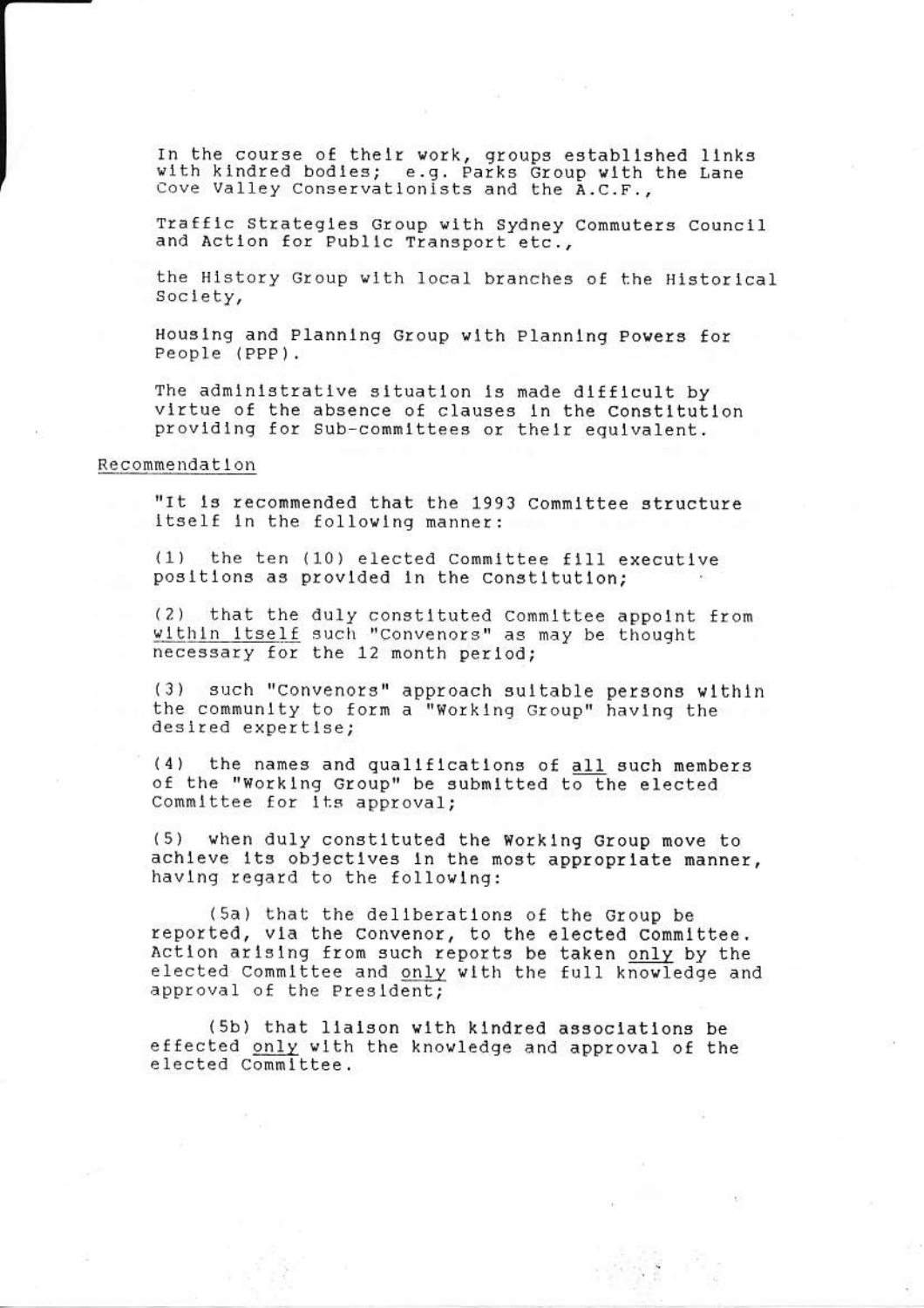(6) at the conclusion of the year, the "Working Group" report in writing to the President. All groups to then stand down along with the elected Committee, at the time of the AGM."

It was requested that this recommendation be considered by the incoming BCCTI Committee of 1993. This action was approved by the membership.

A special thanks was given to Mr. Spencer Bough on his retirement from the Committee by the President, Mr. Ken Cregan. Bill Greenhalgh gave a brief history of Spencer's continual<br>involvement with the Trust. In fact, he has been President of the Trust on six separate occasions. His community service to Beecroft and Cheltenham has been outstanding. Bill Greenhalgh moved that the Trust members show their appreciation which they duly did.

This was followed by a presentation to Spencer Bough by the Hornsby Shire President of a Certificate of Service to the community.

Election of the 1993 Committee

Present members of the 1992 Committee not standing for reelection are Bill Greenhalgh, Ray Kidd, Spencer Bough, Tony Lewis, Ken Cregan and Julia Garnett.

Rod Howard nominated the Shire President, Steven Pringle, as Presiding Officer, this was seconded and approved by members.

Nominations for the 1993 Committee

| Beecroft                                  |  |            | Cheltenham |               |
|-------------------------------------------|--|------------|------------|---------------|
| Philip Sparks                             |  | Sue Benson |            |               |
| Betty Grant                               |  |            |            | Margaret Rich |
| Anthony Mobbs                             |  |            |            | Terry Jessop  |
| Michael Moore                             |  |            |            |               |
| Pam Conrow                                |  |            |            |               |
| Jocelyn Lloyd                             |  |            |            |               |
| Rod Howard                                |  |            |            |               |
| Paul Goodrick (nominated but stood aside) |  |            |            |               |

Moved that the above members be elected to the Committee and was seconded. The motion declared carried.